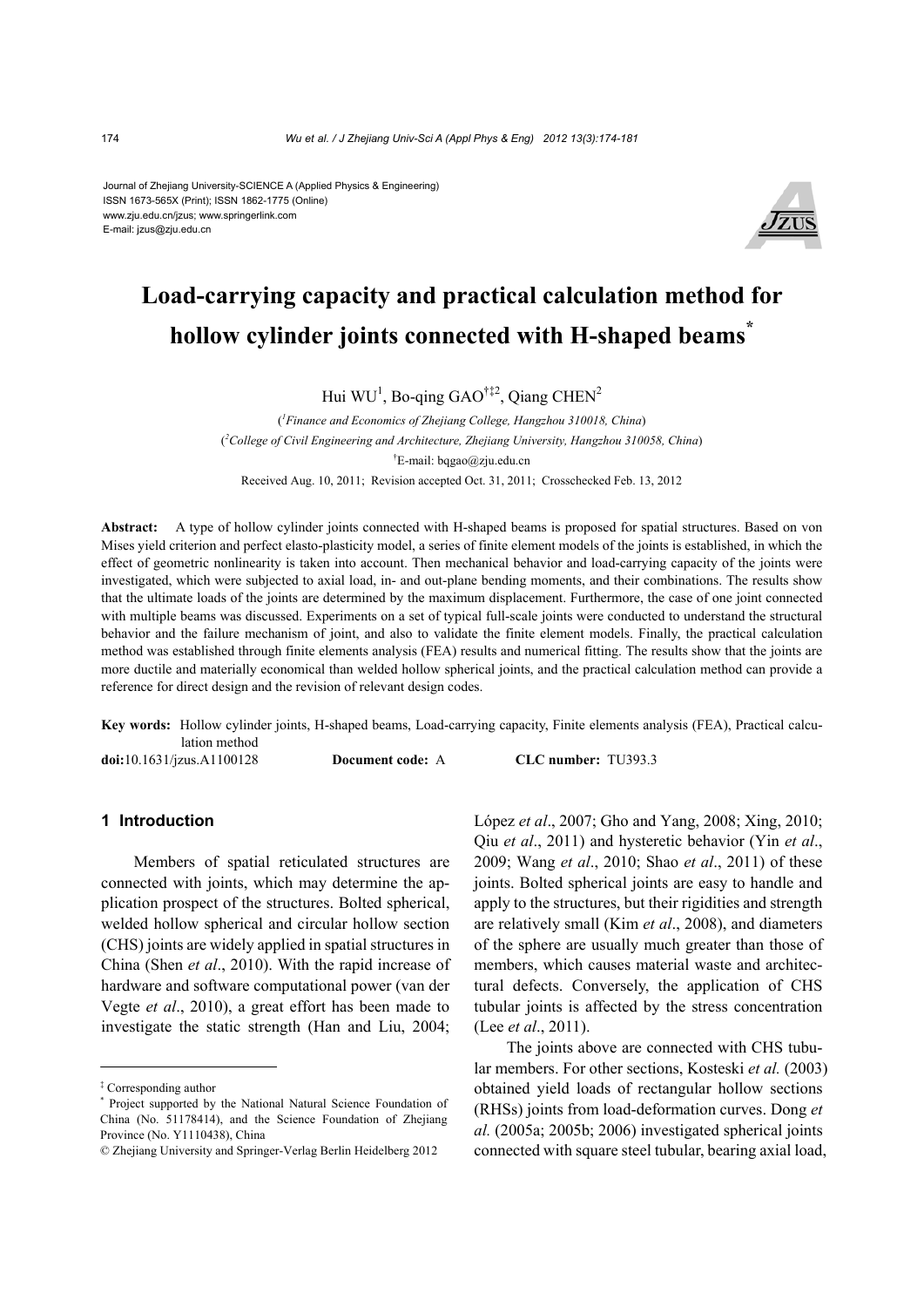in- and out-plane moment and their combinations. A number of experimental tests were conducted to evaluate the rotational stiffness and capacity of cylinder joints connected with square steel tubular (López *et al*., 2011).

In this paper, we present a type of welded hollow cylinder joints connected with H-shaped beams, and propose corresponding practical load-carrying capacity formula through finite elements analysis (FEA) and experiments.

### **2 Numerical analysis**

## **2.1 Finite element model**

Fig. 1 demonstrates the hollow cylinder joint connected with H-shaped steel beams in a Kiewitt single layer reticulated shell. Cover plates could be welded at the end of a hollow cylinder according to the load-carrying capacity need.

Since the mechanical performance of the joints is complex, it is necessary to find the key factors that determine the load-carrying capacity. Here, ANSYS is employed to analyze static behavior of the joints. Eight-node solid element (SOLID45) with perfect elasto-plasticity material model is applied to build the FEA models. The load was applied on the crosssection at the free ends of the beam. In this study, we considered axial load, in- and out-plane bending moments and their combinations. Q345 steel was adopted in the simulation, and the yield strength is *f*y=345 MPa. Considering symmetry, a typical FEA model of the joint is shown in Fig. 2.

#### **2.2 Failure criterion**

Under axial force and moments, deformations of the joints increase gradually with the increase of load. The maximum displacement of the joints  $d_0$  appears at point *A* when the beam is subjected to axial compression or *Y*-direction moment, and  $d_0$  appears at point *B* when the beam is subjected to *Z*-direction moment.

Usually the first peak of load-displacement curve is taken as the load-carrying capacity criterion (Han and Liu, 2004; Xue and Zhang, 2009). However, no obvious peak can be found in the loaddisplacement curve of hollow cylinder joints (Fig. 3), even when the deformation is relatively large. So the load-carrying capacity is determined by  $d_0$ . Here we set  $d_0 = D/200$  (where *D* is the outer diameter of the cylinder) to be the failure criterion of the hollow cylinder joints, which is equal to the displacement of the welded hollow spherical joint in its strength ultimate state (Xue and Zhang, 2009).

#### **2.3 Behavior of the joints subjected to axial load**

Under axial forces, the stress in the connection zone of beam and joint is relatively high. As the load



**Fig. 1 Cylinder joint connected with six H-shaped beams**  *D*: outer diameter of the cylinder; *T*: thickness of the cylinder; *H*: height of the cylinder;  $B_b$ : width of the H-shaped beams;  $H<sub>b</sub>$ : height of the H-shaped beams;  $T<sub>f</sub>$ : thickness of flange plate;  $T_w$ : thickness of web plate;  $T_b$ : thickness of cover plates; *α*: angle between the outer border of flange plate and the center of joint



**Fig. 2 FEA model of the joint without cover plates**



**Fig. 3 Load-displacement curve of hollow cylinder joints with various thickness** *T*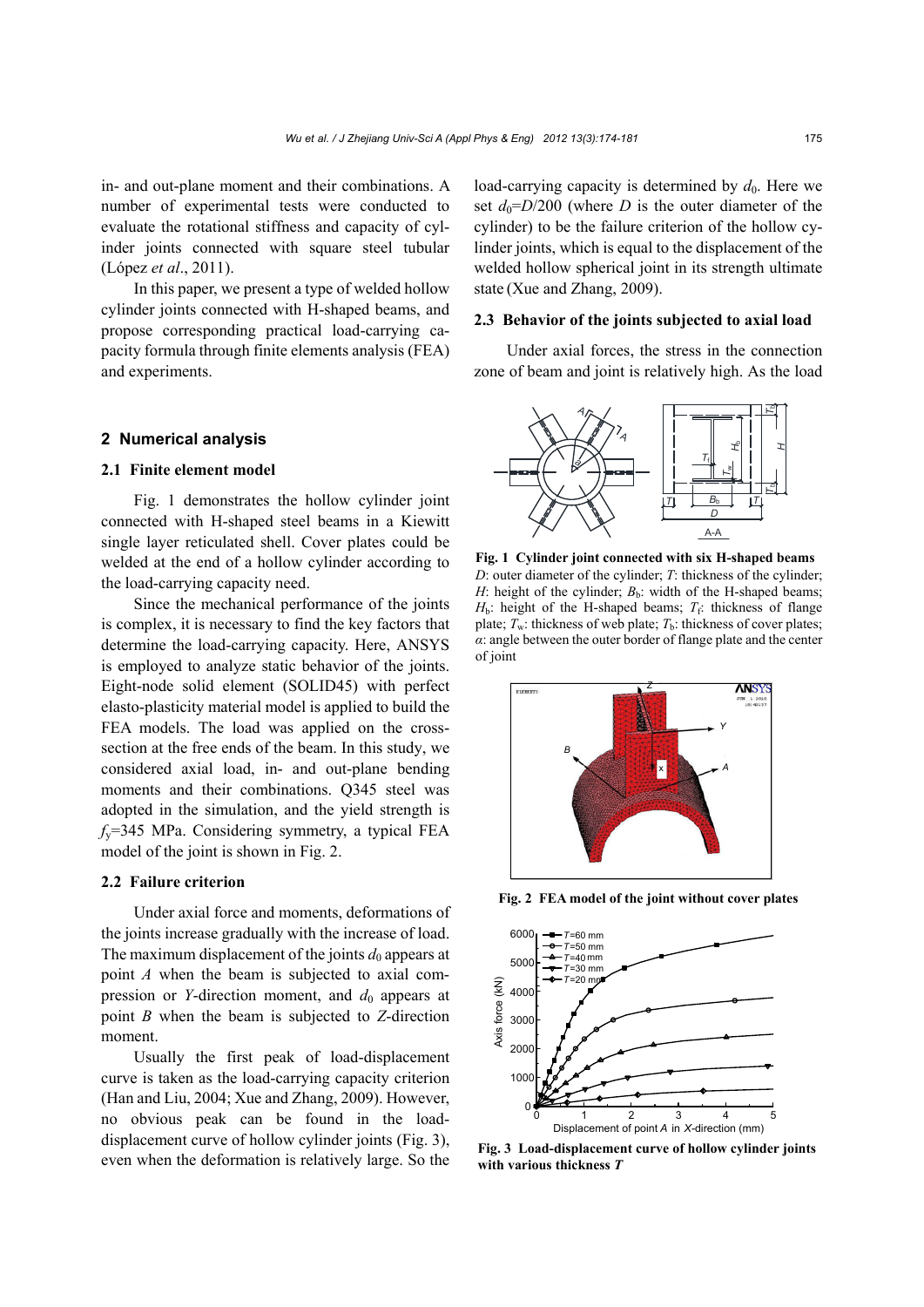increases, a plastic zone first appears in the flange of the beam, and then diffuses to the whole connection zone, as shown in Fig. 4. Meanwhile, the stiffness of the joints decreases. When displacement in *X*-direction reaches  $d_0$ , the joint is considered reaching the ultimate state.

To calculate the ultimate load of joints subjected to axial load, we performed a number of FEA with different geometric parameters. According to preliminary analysis and the punching shear failure model (Dong *et al*., 2005), the ultimate load is determined by the area of the punching shear surface, which is related to the thickness of the cylinder *T*, and width and height of the H-shaped beams  $B<sub>b</sub>$  and  $H<sub>b</sub>$ . Usually outer diameter of the cylinder *D* is determined by  $H<sub>b</sub>$ , so we set  $B<sub>b</sub>/D$  and *T*/*D* to be variable parameters.

The FEA results show that the ultimate tension load  $F<sub>urt</sub>$  is a little larger than the ultimate compression load  $F_{\text{ur},c}$ . For safety and convenience,  $F_{\text{ur},c}$  is chosen to be the ultimate load, noted as  $F_{\text{ux }0}$ . Fig. 5 shows the relationship between the ultimate axial load  $F_{\text{ux,0}}$  and *T*/*D*,  $B_b$ /*D* when *D*=450 mm. Results of the cases where 200 mm<*D*<600 mm are similar. Through numerical fitting, we can obtain:

$$
F_{\text{ux},0} = \left(\alpha_0 + \alpha_1 \frac{T}{D} + \alpha_2 \frac{B_b}{D}\right) f_y H_b T,\tag{1}
$$

where  $\alpha_0$ =−0.32,  $\alpha_1$ =6.76,  $\alpha_2$ =0.55, and the range of parameter 1/30≤*T*/*D*≤1/7.5, 40°≤*θ*=2arcsin(*B*b/*D*)≤60°.

Under axial load, the mechanical behavior of joints with cover plates is similar. When the joint reaches the limit state, almost the whole cover plates is plastic (Fig. 6). FEA results in Fig. 7 also show that cover plates enhance the joint, and the ultimate load, noted as  $F_{10}$ , is proportional to thickness of the cover plates. Through numerical fitting, we can obtain:

$$
F_{u0} = F_{ux,0} + 2.7f_y B_b T_b.
$$
 (2)

## **2.4 Behavior of the joints subjected to** *Y***-direction moment**

The ultimate moments in *Y*-direction of the joints without cover plates were obtained by FEA. The ultimate moment  $M_{\text{uv},0}$  of joints with different *T* (20 mm<*T*<60 mm) and *D* (200 mm<*T*<600 mm) are shown in Fig. 8. Through numerical fitting, the ultimate load is proportional to  $H<sub>b</sub>$ ,  $B<sub>b</sub>$ , and  $T/D$ , and then

we can obtain:

$$
M_{\text{uy},0} = \left(\alpha_0 + \alpha_1 \frac{T}{D}\right)^{\eta} f_y H_b B_b T,\tag{3}
$$

where  $\alpha_0 = -0.24$ ,  $\alpha_1 = 8.7$ ,  $\eta = 0.45$ , and the range of the geometric parameters is the same as shown in Eq. (1).



**Fig. 4 Von Mises plastic strain of the joint without cover plates (***D***=450 mm,** *T***=40 mm)**



**Fig. 5 Axial ultimate load of joints without cover plates (***D***=450 mm)**



**Fig. 6 Von Mises plastic strain of the joint with cover plates (***D***=450 mm,** *T***=40 mm)**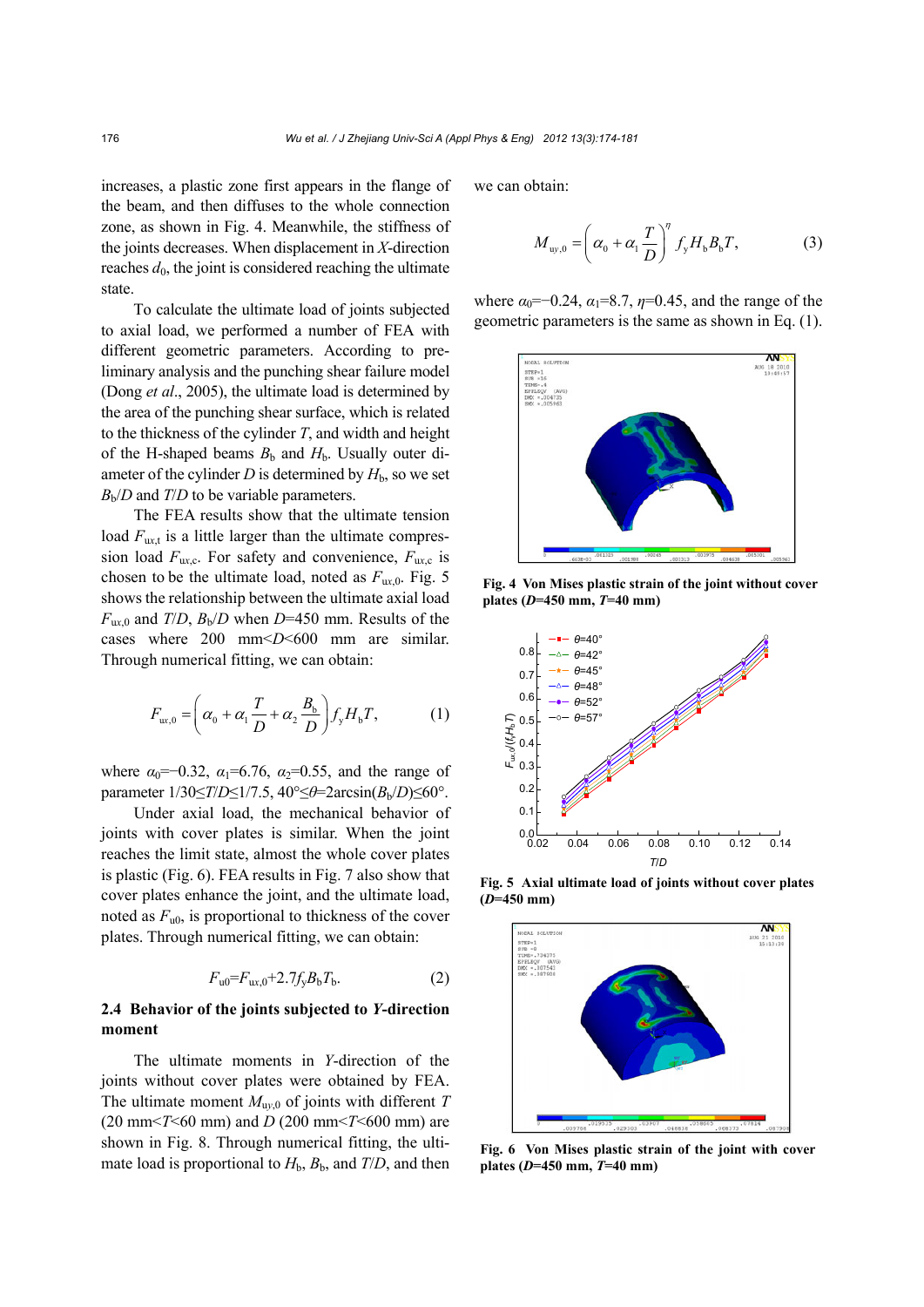The ultimate moments of joints with cover plates, whose thickness  $T<sub>b</sub>$  varies between 10 mm and  $T<sub>c</sub>$  are shown in Fig. 9. Through numerical fitting, we can obtain:



**Fig. 7 Axial ultimate load of joints with cover plates**  Different points with the same abscissa value stand for the results of models with different  $T<sub>b</sub>$ 



**Fig. 8 Ultimate moment in** *Y***-direction of joints without cover plates**



**Fig. 9 Ultimate moment in** *Y***-direction of joints with various**  $T$  and  $T<sub>b</sub>$ 

Different points with the same abscissa value stand for the results of models with different  $T<sub>b</sub>$ 

$$
M_{\rm uy} = M_{\rm uy,0} + 0.5 f_{\rm y} H_{\rm b} B_{\rm b} T_{\rm b}.
$$
 (4)

Further, the behavior of joints bearing combinations of axial load and *Y*-direction moment were analyzed. To obtain the ultimate axial load  $F_x$  and moment  $M_{\nu}$ , first two dimensionless indexes were introduced as follows:

$$
\alpha_{M_y} = \frac{F_x}{F_{ux}}, \ \beta_{M_y} = \frac{M_y}{M_{uy}},
$$

where  $M_{\text{uv}}$ ,  $F_{\text{uv}}$  are ultimate *Y*-direction moment and axial load, respectively when they are applied individually, and  $M_v$ ,  $F_x$  are ultimate *Y*-direction moment and axial load, respectively when the joints are subjected to their combination. Then FEA models with three different joints  $(T=T_b=20, 40, 60$  mm) were analyzed. The relationship between the two indexes, as shown in Fig. 10, is approximately independent of dimension.

By fitting, we can obtain:

$$
\alpha_{M_v} + \beta_{M_v} = 1. \tag{5}
$$

## **2.5 Behavior of the joints subjected to** *Z***-direction moment**

Under *Z*-direction moment, the ultimate moment of joints without cover plates, noted as  $M_{uz,0}$ , is shown in Fig. 11. Through numerical fitting, we can obtain the ultimate moment  $M_{uz,0}$ :

$$
M_{uz,0} = \left(\alpha_0 + \alpha_1 \frac{T}{D}\right) f_y B_b^2 T,\tag{6}
$$

where  $\alpha_0 = -0.07$ ,  $\alpha_1 = 9.76$ .

The ultimate moment of joints with cover plates, whose thickness  $T<sub>b</sub>$  varies between 10 mm and  $T<sub>c</sub>$  are shown in Fig. 12. Through numerical fitting, we can obtain:

$$
M_{uz} = M_{uz,0} + 0.3f_y B_b^2 T_b.
$$
 (7)

Further, the behavior of joints  $(T=T_b=20, 40,$ 60 mm) bearing combinations of axial load and *Z*-direction moment were analyzed. Also two dimensionless indexes were introduced as follows: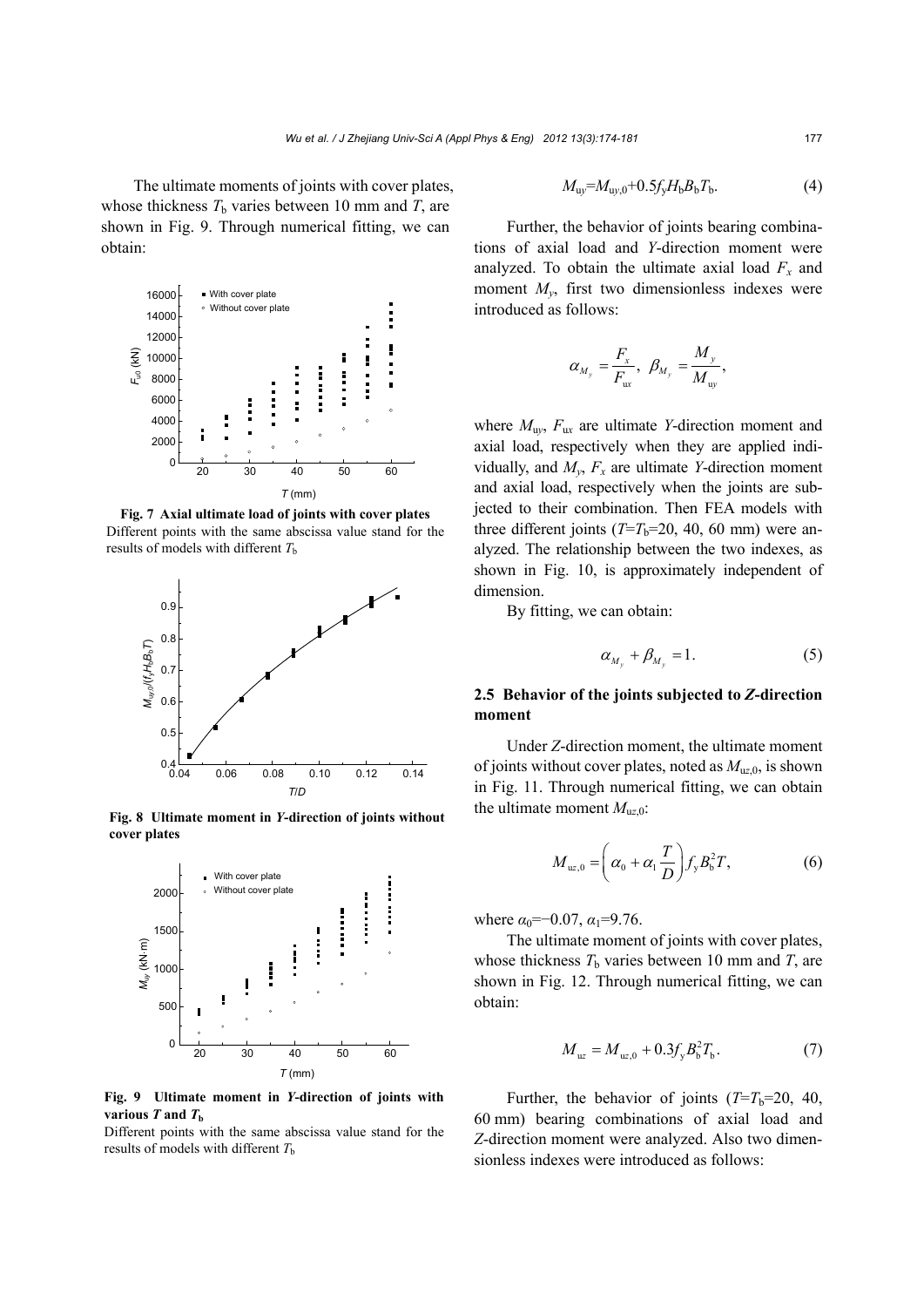

**Fig. 10 Relationship between**  $\beta_{M}$  **and**  $\alpha_{M}$ 



**Fig. 11 Ultimate moment in** *Z***-direction of joints without cover plates**



**Fig. 12 Ultimate moment in** *Z***-direction of joints with various**  $T$  and  $T<sub>b</sub>$ 

Different points with the same abscissa value stand for the results of models with different  $T<sub>b</sub>$ 

$$
\alpha_{M_z} = \frac{F_x}{F_{\rm ux}}, \ \beta_{M_z} = \frac{M_z}{M_{\rm ux}},
$$

where  $M_{uz}$ ,  $F_{ux}$  are ultimate *Z*-direction moment and axial load, respectively when they are applied individually, and  $M_z$ ,  $F_x$  are ultimate *Z*-direction moment

and axial load, respectively when the joints are subjected to their combination. Then FEA models with three different joints  $(T=T_b=20, 40, 60$  mm) were analyzed. The relationship between the two indexes is shown in Fig. 13. By fitting, we can obtain:

$$
\alpha_{M_z} = (1 - \beta_{_{M_z}}^{1.2})^{1/1.2}.
$$
 (8)

## **2.6 Behavior of joints connected with multi members**

For spatial structures, there are usually several beams attached to one single joint, and then the actual ultimate load is different. Yuan *et al.* (2007) proposed formulas for welded hollow spherical joints connected with multi members. Considering that member of spatial structures mainly bears axial force, here the moments are neglected. Fig. 14 shows a typical joint connected with three beams: the middle one, called key component beam, bears axial load *F*, and the other two, called neighborhood beams, bear  $F_1$  and  $F_2$ respectively.

Through FEA of various dimensional joints subjected to *F* and  $F_1 = F_2$ , the ultimate axial load  $F_u$  is proportional to the value of  $F_1$  or  $F_2$ , but independent of the thickness of the joint. Fig. 15 illustrates the relationship between *F* and *F*1, in which positive



**Fig. 13 Relationship between**  $\beta_M$  **and**  $\alpha_M$ 



**Fig. 14 A joint connected with three beams**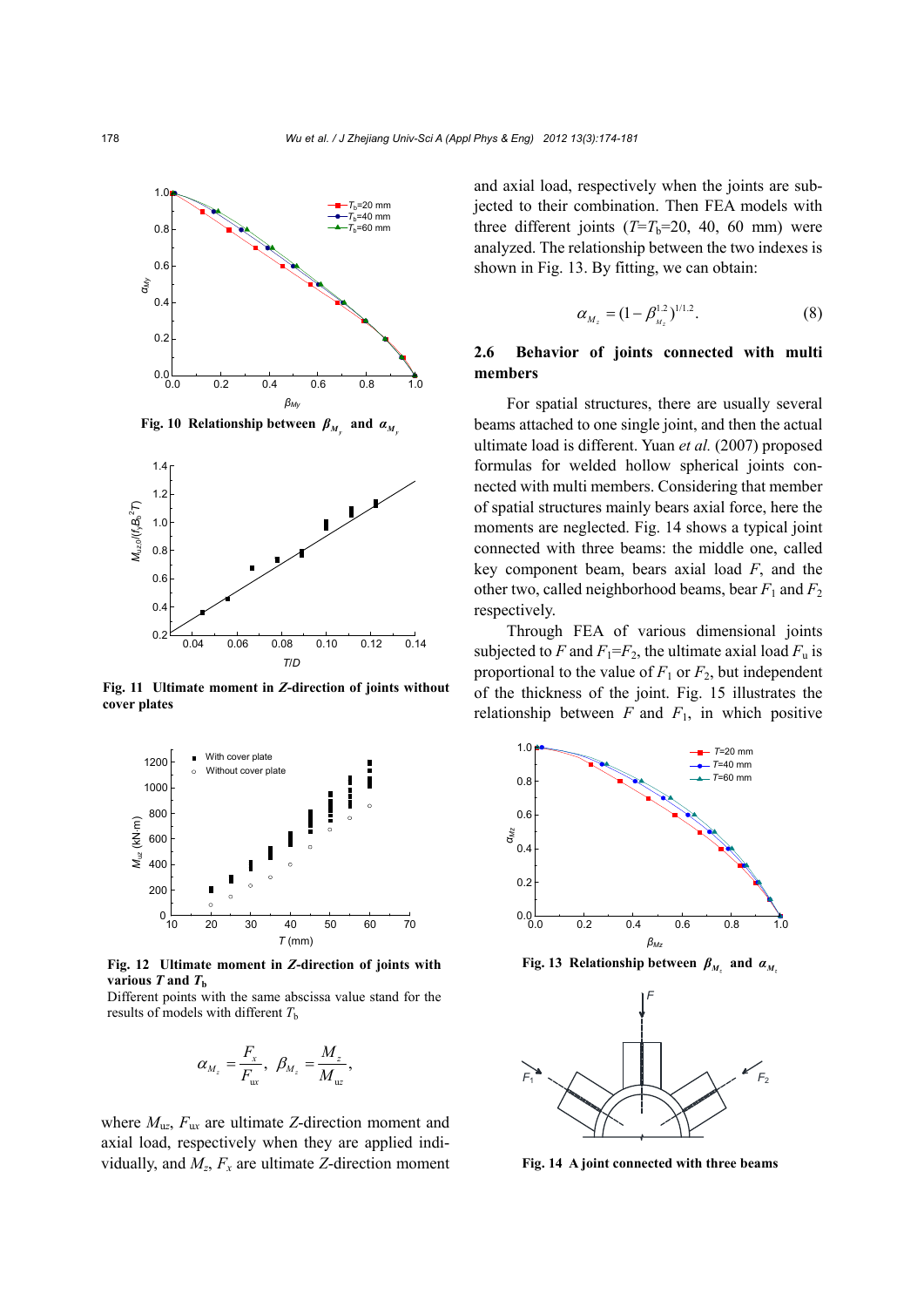value means compression load. Owing to punching shear failure, the ultimate compression load  $F_u$  decreases when neighboring beams are subjected to tension loads. Meanwhile, when  $F_1 = F_2 = 0$ ,  $F_u$  of joints connected with three beams are a little larger (8.0%, 10.3%, 4.7%, 4.0% for the four models, respectively) than those connected with only one beam, probably because neighborhood beams could slightly increase stiffness of the joints.



**Fig. 15 Ultimate load when the neighborhood beams under various axial forces** 

 Through numerical fitting, we can obtain the ultimate moment  $F_u$  as follows:

$$
F_{\rm u} = F_{\rm u0} - \delta_1 F_1 - \delta_2 F_2,\tag{9}
$$

where  $\delta_1$  and  $\delta_2$  are neighborhood load influence coefficients, which equal to 0.45 if both  $F_1$  (or  $F_2$ ) and  $F_1$ are tension or compression load, otherwise equal to 0.

#### **3 Experimental**

To verify the accuracy and validity of the FEA results and proposed formulas, bidirectional eccentric compression experiments are performed on a 500 t hydraulic machine in the structure laboratory, Zhejiang University, China. The experimental rig is shown in Fig. 16. Pressure loads were applied to both ends of the specimen. Values of initial eccentric in *Y*- and *Z*-axis, noted as *εY* and *εZ* respectively, were obtained by four strain gauges YB1–YB4 as shown in Fig. 17. The FEA results show that the maximum displacement appears at the edges of the flange in connection zone, so we set three dial indicators WY1–WY3 at the corners of the upper beam's flange and center of the under beam's flange.



**Fig. 16 General view of the experiment**



**Fig. 17 Layout of strain gauges and dial indicators**

The test scheme was gradual loading. The loading grade was set to be 1/5 of the load-carrying capacity calculated by Eqs.  $(1)$ – $(8)$ . To make the stress and strain stable, there was an interval between every two loading grades. The specimens were supposed to have failed when: (1) Turning point appears in load-displacement curves, or  $(2)$   $d_0 = D/200$ .

During the loading process, the maximum displacement  $d_0$  was proportional to the load when the load was small. As loading continued to close to the ultimate load,  $d_0$  increased fast and exceeded the specified value. Then the load decreased from the peak and the joint was considered to have failed. The load-displacement curve is illustrated in Fig. 18. As shown in Fig. 19, the hollow steel cylinder connected with H-shaped beam deformed significantly and compression buckling lead to the failure, which is consistent with the FEA results.

The experimental data are summarized in Table 1, where  $F_{\text{simp}}$ ,  $F_{\text{exp}}$  and  $F_{\text{FEA}}$  refer to the result of proposed formulas, experiments and FEA, respectively. The FEA and simplified results generally agree with the test results, indicating that the FEA hypothesis is reasonable and the simplified formulas are proper for design.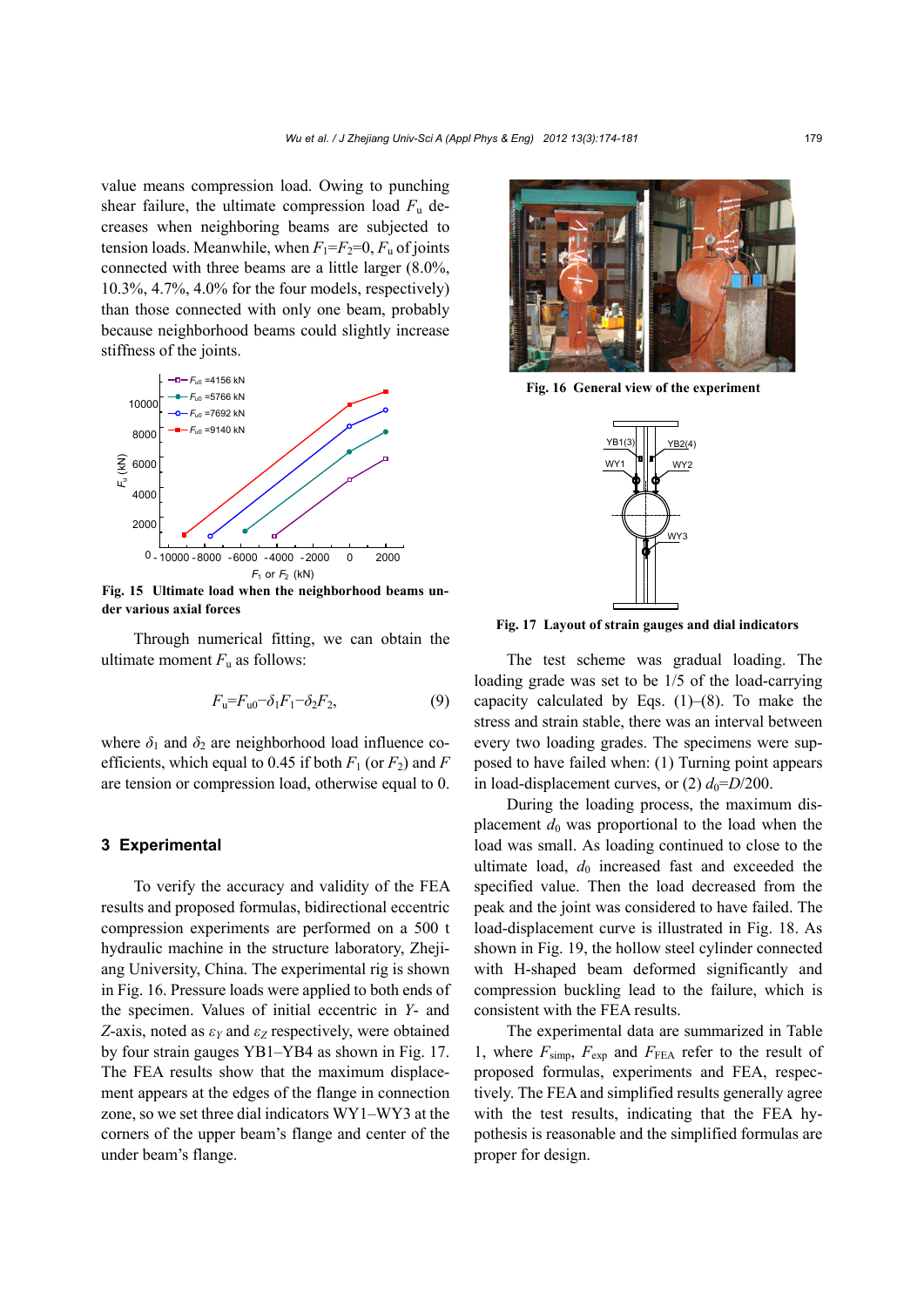## **4 Practical calculation method**

According to results achieved above, a practical calculation method is proposed for load-carrying capacity of hollow cylinder joints connected with H-shaped beams. In- and out-plane moments and neighboring axial loads are taken into account. The procedure is

1. Obtain the key beam's axial load  $F_x$ , moments  $M<sub>y</sub>, M<sub>z</sub>$ , and the neighboring axial loads  $F<sub>1</sub>, F<sub>2</sub>$ . Here, the key beam means the beam bearing the maximum axial load.

2. Calculate the original ultimate axial load  $F_{u0}$ and in- and out-plane moments  $M_{\text{uv}}$ ,  $M_{\text{uz}}$  through the following formulas:

(a) 
$$
F_{u0} = \left(\alpha_0 + \alpha_1 \frac{T}{D} + \alpha_2 \frac{B_b}{D}\right) f_y H_b T + 2.7 f_y B_b T_b
$$
,

where  $\alpha_0 = -0.32$ ,  $\alpha_1 = 6.76$ ,  $\alpha_2 = 0.55$ ;



**Fig. 18 Experimental and numerical results**



**Fig. 19 Deformation of the connection zone**

(b) 
$$
M_{\text{up}} = \left(\alpha_0 + \alpha_1 \frac{T}{D}\right)^{\eta} f_y H_b B_b T + 0.5 f_y H_b B_b T_b,
$$

where  $\alpha_0 = -0.24$ ,  $\alpha_1 = 8.7$ ,  $\eta = 0.45$ ;

(c) 
$$
M_w = \left(\alpha_0 + \alpha_1 \frac{T}{D}\right) f_y B_b^2 T + 0.3 f_y B_b^2 T_b
$$
,

where  $\alpha_0 = -0.07$ ,  $\alpha_1 = 9.76$ .

Then calculate the moment influence coefficients  $\alpha_{M}$ ,  $\alpha_{M}$ :

$$
\alpha_{M_y} = 1 - \frac{M_y}{M_{\rm{up}}}, \ \alpha_{M_z} = \left[1 - \left(\frac{M_z}{M_{\rm{us}}}\right)^{1.2}\right]^{1/1.2}.
$$

3. Finally, the ultimate load can be obtained when neighboring axial forces  $F_1 = F_2$ .

$$
F_{\rm u} = \alpha_{M_{\rm y}} \alpha_{M_{\rm z}} (F_{\rm u0} - \delta_{\rm 1} F_{\rm 1} - \delta_{\rm 2} F_{\rm 2}).
$$

## **5 Conclusions**

A type of hollow cylinder joints connected with H-shaped beams was proposed. Considering geometrical and material nonlinearities, parametric FEA was implemented by ANSYS to investigate the mechanical performance under axial load and in- and out-plane moments. Simplified formulas for loadcarrying capacity of the joints were proposed, and formulas for joints subjected to axial force were verified by full-scale model experiments.

When axial load or moment is applied to the joints individually, the load-carrying capacity *F*u*<sup>x</sup>* depends on thickness and diameter of the cylinder, thickness of cover plates and width and height of the beam. When the joints are subjected to combinations of axial load and moment, the ultimate load  $F_x$  will

**Table 1 Load-carrying capacity of hollow cylinder joints under axial compression load**

| Specimen $D$ (mm) $T$ (mm) $T_b$ (mm) $\frac{H_b}{m}$ $\frac{B_b}{m}$ $\frac{\varepsilon_Y}{m}$ $\frac{\varepsilon_Z}{m}$ $\frac{F_{\text{FEA}}}{m}$ $\frac{F_{\text{simp}}}{m}$ |     |    |     |     |    |                 |      |      | $F_{\rm exp}$<br>(kN) | $F_{\rm FEA}/F_{\rm exp}$ $F_{\rm simp}/F_{\rm exp}$ |      |
|----------------------------------------------------------------------------------------------------------------------------------------------------------------------------------|-----|----|-----|-----|----|-----------------|------|------|-----------------------|------------------------------------------------------|------|
|                                                                                                                                                                                  | 299 | 10 | 150 | 90  |    | 12 <sup>7</sup> | 711  | 748  | 725                   | 0.98                                                 | 1.03 |
|                                                                                                                                                                                  | 325 | 10 | 270 | 150 | 16 | 41              | 1170 | 979  | 1038                  |                                                      | 0.94 |
|                                                                                                                                                                                  |     | 10 | 270 | 150 |    | 26              | 1286 | 1283 | 1300                  | 0.99                                                 | 0.99 |